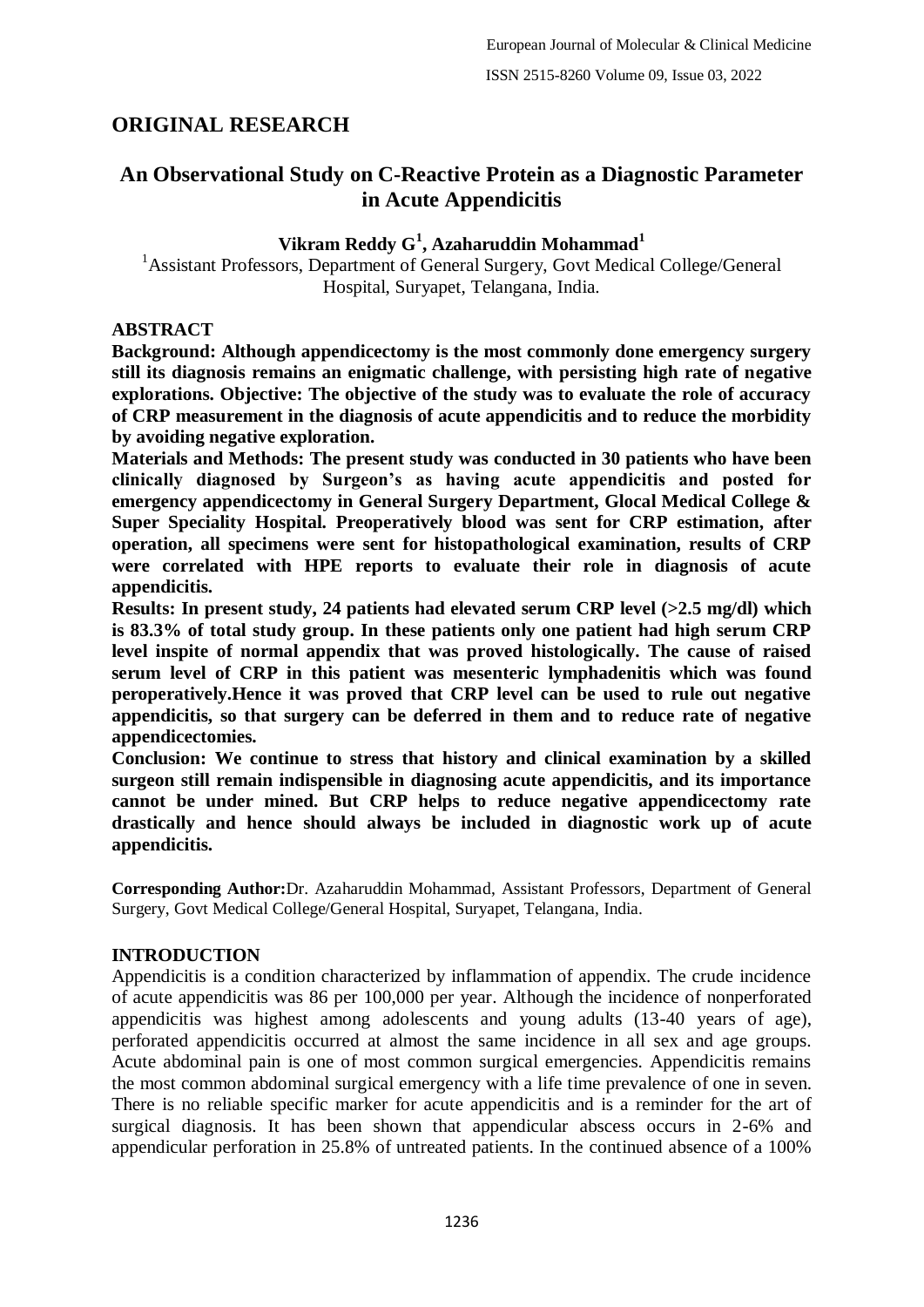accurate test for appendicitis, any investigation that can contribute to its diagnosis is valuable.<sup>[1-4]</sup>

C- reactive protein is an acute phase reactant, which rises rapidly in response to tissue injury and can be measured in serum 6-12 hours after the onset of inflammation. Many studies have investigated the role of CRP in improving the diagnosis of acute appendicitis, with promising results.<sup>[3-5]</sup> Tillet and Francis in 1930 first described C-reactive protein. They demonstrated that CRP could bind to C-polysaccharide of streptococcus in acute phase sera. CRP was discovered in the Avery laboratory of Rockefeller institute. C-reactive protein has been a measure of the acute phase reaction to inflammation for the last 20 years recently improved highly sensitive and standardized quantitative assay in serum and CSF have allowed a reevaluation of its potential as a diagnostic laboratory test.

C-reactive protein is an abnormal serum glycoprotein produced by the liver during the acute inflammation. Because it disappears rapidly when the inflammation subsides its detection signifies the presence of a current inflammatory process. CRP production is a non-specific response to disease and it can never on its own be used as a diagnostic test. However if CRP results are interpreted in the light of full clinical information on the patient, then it can provide exceptionally useful information. CRP is a cyclic pentameric protein composed of five non-covalently bound, identical 23.5 kDa subunits, arranged in a doughnut-shaped polymer. The main function of this pentamer is related to the ability to bind biologically significant ligands in vivo. Tillet and Francis first described protein in 1930. They concluded that sera of patients suffering from acute and reactive infection precipitated with a nonproteic pneumococcus extract called C polysaccharide in the presence of calcium ions. The protein that caused this reaction was therefore called C reactive protein. The function of CRP is related to its role in the innate immune system. Similar to immunoglobulin IgG, it activates complement, binds to Fc receptors and acts as an opsonin for various pathogens. Interaction of CRP with Fe receptors leads to the generation of pro inflammatory cytokines that enhance inflammatory response. Unlike IgG, which specifically recognizes distinct antigenic epitopes, CRP recognizes altered self and foreign molecules based on pattern recognition.[5-8]

Thus, CRP is thought to act as a surveillance molecule for altered self and certain pathogens. This recognition provides an early defence and leads to a pro inflammatory signal and activation of the humoral, adaptive immune system. CRP binds to molecular groups found on a wide variety of bacteria and act as an opsonin. CRP may also be important in the recognition of necrotic tissues. CRP binds to apoptotie cells, protects the cells from assembly of the terminal complement components, and sustains an anti-inflammatory innate immune response. In man, the only CRP gene coding sequence is found on Chromosome 1. The liver synthesizes CRP. Synthesis of CRP and other acute phase proteins by hepatocytes is modulated by cytokines. Interleukins l b and 6 and tumour necrosis factor are the most important regulators of CRP synthesis. After stimulation with IL-6, IL-l b, TNF and INF, the hepatocytes receive signals to start transcription of DNA coding for CRP. CRP begins to rise in bacterial infections within 4-6hours, peaks at 36-50hours, closely parallels acute response with 4-7 hour half-life, allowing to normal 3-7 days after the stimulus is withdrawn.

The classic triad of a history compatible with acute appendicitis, pain at McBurney"s point and leucocytosis has diagnostic accuracy rate of less than 80 percent. And even when radiological techniques such as ultrasonography, computer tomography are included, the accuracy does not usually reach 90%. This is especially seen in females because of prevalence of pelvic inflammatory disease (PID) and other common obstetrical and gynaecological disorder and in the extremes of ages.

These factors resulted in relatively high rate of about 15-30% of negative explorations for acute appendicitis. And post operative morbidity associated with these negative explorations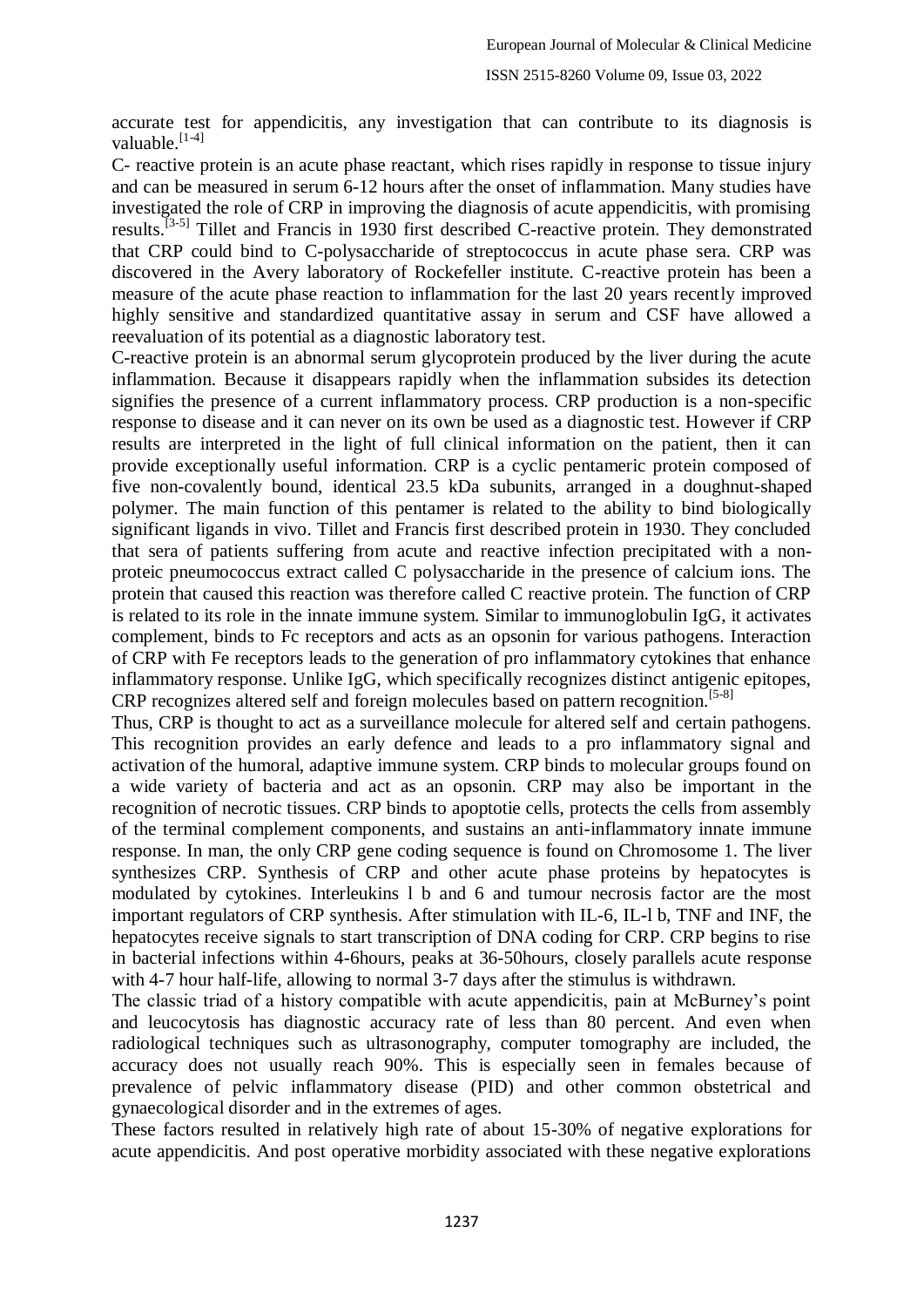is 5-15%.On one hand, a normal appendix at appendicectomy represents a misdiagnosis, on the other hand, a delayed diagnosis of appendicitis may lead to perforation and peritonitis.

So traditionally surgeons have accepted a higher incidence of unnecessary appendicectomies in order to decrease the incidence of perforations. This approach is being increasingly questioned in today"s era of evidence based medicine. The high rate of negative explorations for appendicitis is a burden faced not only by the general surgeon, but also by the patient and the society as a whole, since appendicectomy like any other operation results in socioeconomic impact in the form of hospital expenses, lost working days and declining productivity. The goal of surgical treatment is removal of an inflammed appendix before perforation with a minimal number of negative appendicectomies.

To conclude as acute appendicitis may simulate many other acute abdominal conditions/illness and despite intensive clinical research and discussion, the diagnosis of acute appendicitis still remains a challenge. And the exact diagnosis is important for proper management.<sup>[9,10]</sup>

C-reactive protein (CRP) together with other acute phase proteins, increases in response to tissue injury. Many reports have investigated the value of raised serum CRP measurement in improving the diagnosis of acute appendicitis.

In this study we correlate the serum levels of CRP with the histopathology of the removed appendix. This study emphasizes the impact of normal rather than raised serum C-reactive protein in reducing the rate of negative explorations.

# **MATERIALS & METHODS**

In this double blind study patients coming to General Surgery Department of Govt Medical College Surypet who are diagnosed clinically as to have acute appendicitis form the source of study. They were included after explaining them about the study and taking their written consent.

# **Inclusion criteria:**

All the patients who will be admitted to Govt Medical College & Hospital during the study period with diagnosis of acute appendicitis and posted for surgery are included in the study.

# **Exclusion criteria:**

- 1. Children below 12 years and elderly above 50 years will be excluded as the CRP response is not optimal.
- 2. Patients who are managed conservatively are excluded from this study.
- 3. Patients with past history of jaundice, signs and symptoms of liver disease, chronic alcoholism are excluded as CRP is exclusively produced in liver.
- 4. Females taking oral contraceptive pill or pregnant are excluded as CRP is elevated in these individuals.

# **Method of collection of data:**

Patient with history of acute abdominal pain were examined by a surgeon. For establishing the diagnosis, careful patient history was obtained at first. Physical examination of the patient by the surgeon was followed by some routine laboratory tests and radiographs.

In all the cases diagnosis was established by detecting right quadrant tenderness, guarding and rebound tenderness at physical examination. Thereafter it was decided by surgeon if emergency appendicectomy was necessary or not. Blood samples were drawn from all the patients who were diagnosed clinically as having acute appendicitis, for routine investigation as well as for CRP estimation. Serum CRP levels of all the patients were sent before operation which was done by latex agglutination method, normal value of serum CRP is 0.1 to 0.8 mg/dl, value above 2.5mg/dl, suggest an ongoing inflammatory process and were considered as positive. Patients with CRP levels <2.5mg/dl were considered as negative.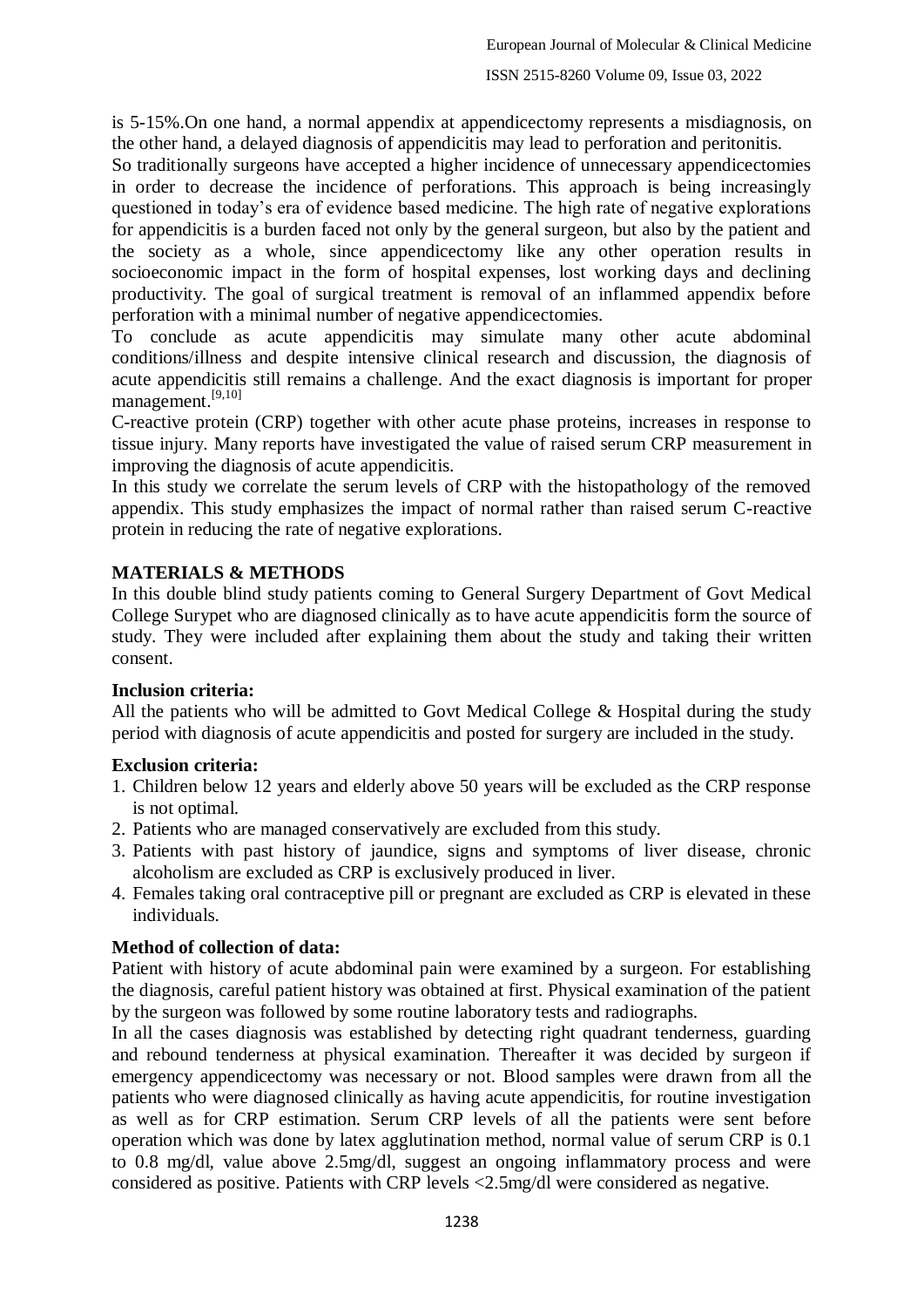The results of measurement of CRP levels were not made available to the surgeons and were not taken into consideration for surgery, so as to compare diagnostic accuracy of CRP levels with surgeons clinical impression.

Appendix specimens were sent for histopathological examination to Department of Pathology, MMC&RI, operative findings and histopathological examination of appendicectomy specimens established final and exact diagnosis.

Accordingly true and false surgeons clinical diagnosis, true and false positive or negative serum CRP results were determined. Based on these values specificity, sensitivity and accuracy of serum CRP concentrations were calculated.

### **Tests for C-reactive protein level estimation**

CRP slide test for detection of CRP is based on the principle of agglutination. The test specimen (serum) is mixed with CRP latex reagent and allowed to react.

If CRP concentration is greater than 0.6mg/dl visible agglutination is observed. If CRP concentration is less than 0.6mg/dl, then no agglutination is observed. The latex slide test has the advantage of rapid performance in comparison to other tests for detection of CRP.

### **RESULTS**

In our study 30 cases were included who were diagnosed as having acute appendicitis clinically by surgeons. They were told about the study and informed consent was taken.

| ---------    |                 |            |  |
|--------------|-----------------|------------|--|
| Age in years | No. of patients | Percentage |  |
| $0 - 10$     |                 |            |  |
| $11-20$      |                 | 16.66      |  |
| $21-30$      | 10              | 33.33      |  |
| $31 - 40$    |                 | 30         |  |
| $41-50$      | 6               | 20         |  |
| $>50$        |                 |            |  |

#### **Table 1: ?**

In present series age of patient varied from 12-50 years. Maximum number of patientswere in age group 21-30 years i.e. 10 patients that forms about 33.33% of study group.

#### **Table 2: Sex ratio**

|        | No. of patients | <b>Percentage</b> |
|--------|-----------------|-------------------|
| Male   | ∸               | 40%               |
| Female | $\Omega$<br>10  | 60%               |

In 30 cases that were included in our study 18 were females, and 12 were males i.e. 60% of females and 40% of males were studied.

| Signs & symptoms            | No. of patients | <b>Percentage</b> |
|-----------------------------|-----------------|-------------------|
| Abdominal pain              | 27              | 90%               |
| Right iliac fossa Umbilical | 6               | 20%               |
| Vomiting                    | 24              | 80%               |
| Fever                       |                 | 50%               |
| Diarrhoea                   |                 | 10%               |
| McBurney tenderness         | 24              | 80%               |

#### **Table 3. Signs and symptoms**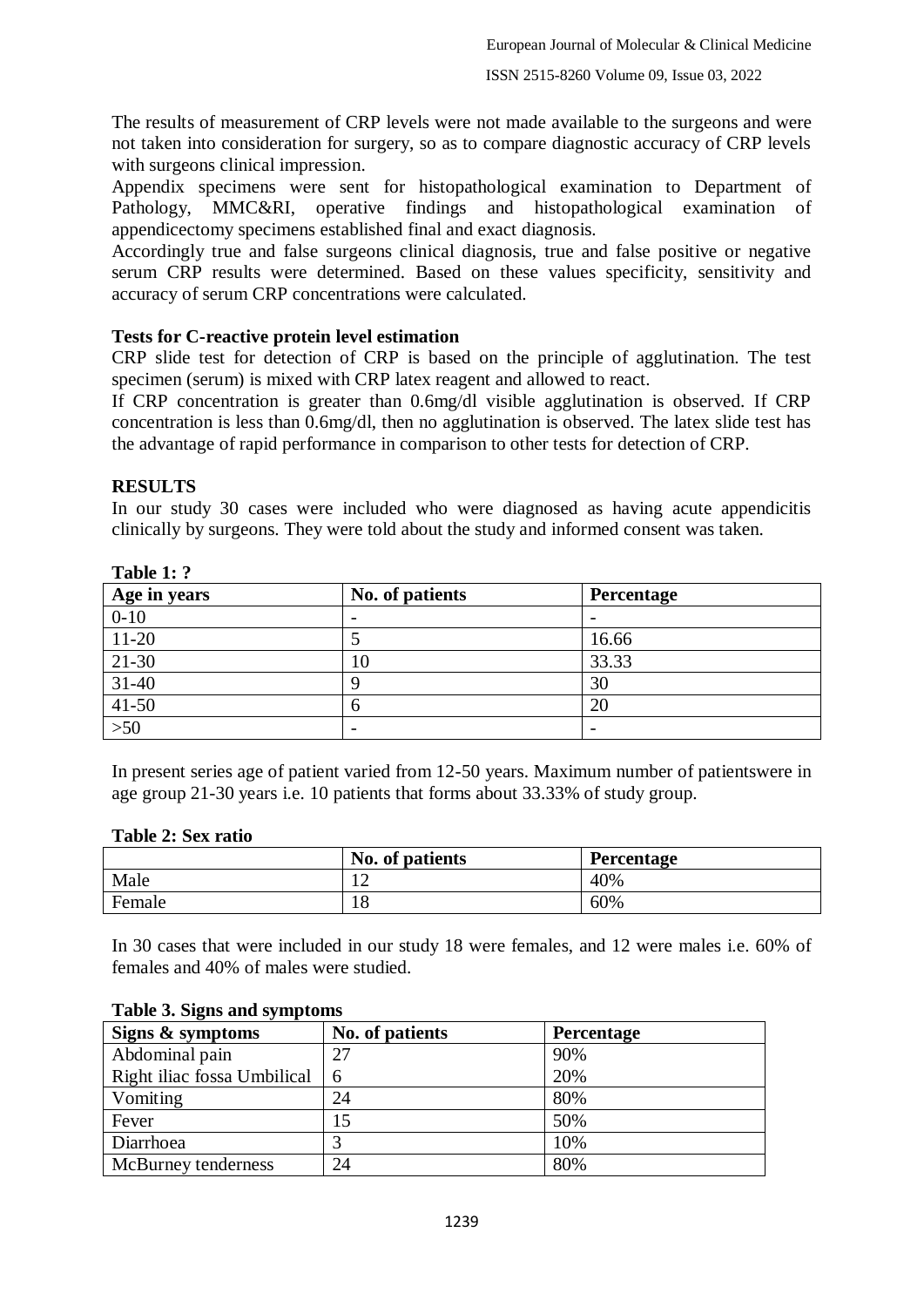ISSN 2515-8260 Volume 09, Issue 03, 2022

| Rebound tenderness  | $\sim$<br>້ ∙ | 70% |
|---------------------|---------------|-----|
| Shifting tenderness |               | 20% |

All the patients in our study presented with pain abdomen i.e.100%. Most common site of pain being right iliac fossa (90%).

Fever as a presenting complaint was present in 15 patients (50%)

Vomiting as presenting complaint was seen in 80% of patients (24 study patients)

In 80% of patients McBurneys point tenderness noted. Rebound tenderness noted in 70% of patients. Shifting tenderness was noted in very few patients. Only 20% of patient showed shifting tenderness.

#### **Table 4: Position of appendix**

| <b>Position of appendix</b> | No. of patients | <b>Percentage</b> |
|-----------------------------|-----------------|-------------------|
| Retrocaecal                 | '8              | 60%               |
| Pelvic                      | O               | 20%               |
| Paracaecal                  |                 | 10%               |
| Sub-caecal                  |                 | 3.3%              |
| Preilial                    |                 | 3.3%              |
| Post ilial                  |                 | 3.3%              |

Per operatively most common position of appendix was found to be retrocaecal in 18 patients, which form 60% of our study patients.

It corresponds to the most common site of appendix anatomically. Next common position was pelvic and it formed 20% of total study cases. Other sites such as paracaecal, subcaceal, preilial, post ilial were found to be least common positions in our study.

| <b>Histopathology of appendix</b> | No. of patients | Percentage |
|-----------------------------------|-----------------|------------|
| Normal histology                  |                 | 16.6%      |
| Ac. Suppurative                   |                 | 50%        |
| Ac.catarrhal                      |                 | 16.6%      |
| Ac gangrenous                     |                 | 16.6%      |

#### **Table 5: Histopathology results**

In our study the appendix specimen was sent for histopathological examination toDepartment of Pathology, MMC&RI, Mysore.Out of 30 patients, 5 patients hadnormal histopathological picture of appendix so our negative appendicectomy ratewas 16.6%.

Histopathologically 50% of patients had acute suppurative appendicitis.Remaining patients showed either acute catarrhal or acute gangrenous type of appendicitis.

**Table 6: Correlation between CRP levels and histopathological findings**

| <b>CRP</b> level | <b>CRP</b> test          |                 |                          |                 |              |
|------------------|--------------------------|-----------------|--------------------------|-----------------|--------------|
|                  | <b>True</b>              |                 | <b>False</b>             |                 | <b>Total</b> |
|                  | <b>Positive</b>          | <b>Negative</b> | <b>Positive</b>          | <b>Negative</b> |              |
| Elevated         | 24                       |                 |                          |                 | 24           |
| Normal           | $\overline{\phantom{0}}$ |                 | $\overline{\phantom{0}}$ |                 |              |
|                  | 28                       |                 |                          |                 | 30           |

In present series 24 patients had elevated serum CRP level (>2.5 mg/dl) which is 83.3% of total study group. In these patients only one patient had high serum CRP level inspite of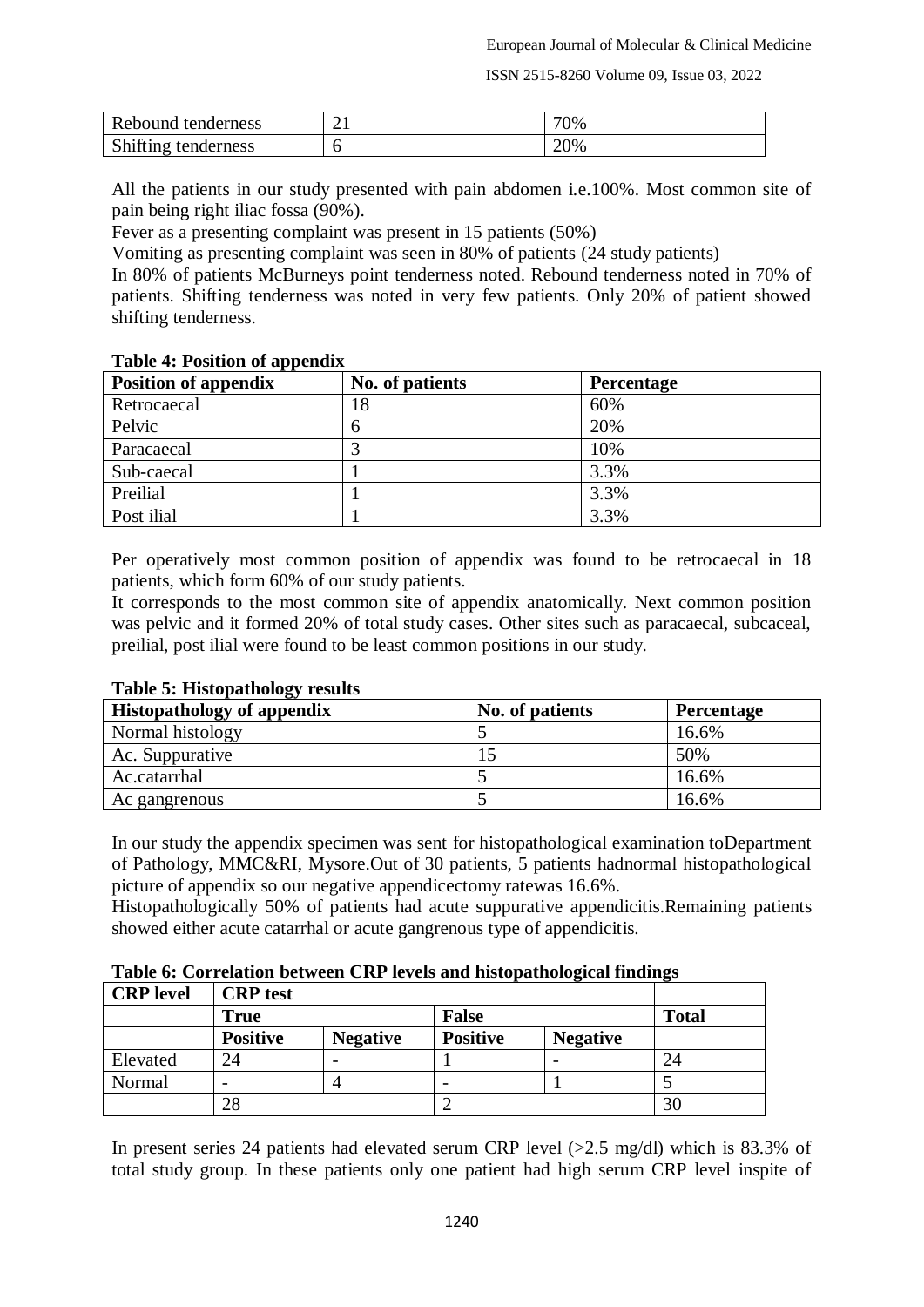normal appendix that was proved histologically. The cause of raised serum level of CRP in this patient was mesenteric lymphadenitis which was found peroperatively.

Seven patients had normal serum CRP values i.e. 16.6% of patients. In these patients 4 83.3% had normal appendix on histopathological examination, whereas in 1 patient it was proved by histopathological examination that appendix was inflammed even though levels of CRP was normal in serum.

In our present study 95% of the CRP tests done are true whether level was raised or it was normal only 2(6.6%) of the tests done for CRP level estimation gave false report.

### **Test for C-Reactive Protein Level Estimation**

| Sensitivity $[(TP/TP+FN)x100]$                        | 97.5% |
|-------------------------------------------------------|-------|
| Specificity $[(TN/TN+FP)x100]$                        | 85%   |
| Predictive accuracy of +ve test[ $(TP/TP + FP)x100$ ] | 96%   |
| Predictive accuracy of $-ve$ test $[(TN/TN+FN)x100]$  | 85%   |

TP=True positive TN=True negative FP= False positive FN=False negative

Sensitivity is the ability of the test to identify correctly all those who have the disease that is "true positive". Specificity is the ability of the test to identify correctly all those who do not have the disease that is 'true negative'.

In addition to sensitivity and specificity, the performance of a screening test is measured by its predictive accuracy, which reflects the diagnostic power of the test.

Predictive accuracy or value of positive test indicates the probability that a patient with a positive result has in fact the disease in question.

# **DISCUSSION**

In study of "C-reactive protein as a diagnostic parameter in acute appendicitis – A double blind study", the diagnostic value of serum CRP levels in patients with clinically suspected acute appendicitis was investigated.

Emergency appendicectomy was done on patients with acute appendicitis based on clinical impression of the surgeon.

After the study it is noted that negative appendicectomy rate was 14%. This rate of negative appendicectomy was compared with other studies.

| <b>Study done</b>             | Negative appendicectomy rate |
|-------------------------------|------------------------------|
| Al-Saigh AR, $^{[1]}$         | 14.3%                        |
| Albu $E1[2]$                  | 10%                          |
| Thompson $MM,$ <sup>[4]</sup> | 8%                           |
| Our study                     | 14%                          |

**Table 7: Negative appendicectomy rates**

In our study serum CRP level was elevated in 80% of the patients and this rate corresponds to study done by Albu et alwhere CRP levels were elevated in 85.7% of patients with acute appendicitis, also with study done byThompson et al where 90% of patients had elevated CRP levels.

Serum CRP levels increases after the onset of inflammatory pathology, so the levels might be normal until about 12hrs after the onset of symptoms of acute appendicitis so the time interval between the appearance of symptoms and the actual testing of serum CRP levels had some bearing on the result shown by Al saigh et al and Asfar et al in their studies.

According to our study the sensitivity and specificity of serum levels in diagnosis of acute appendicitis is comparable to the results given by other researchers.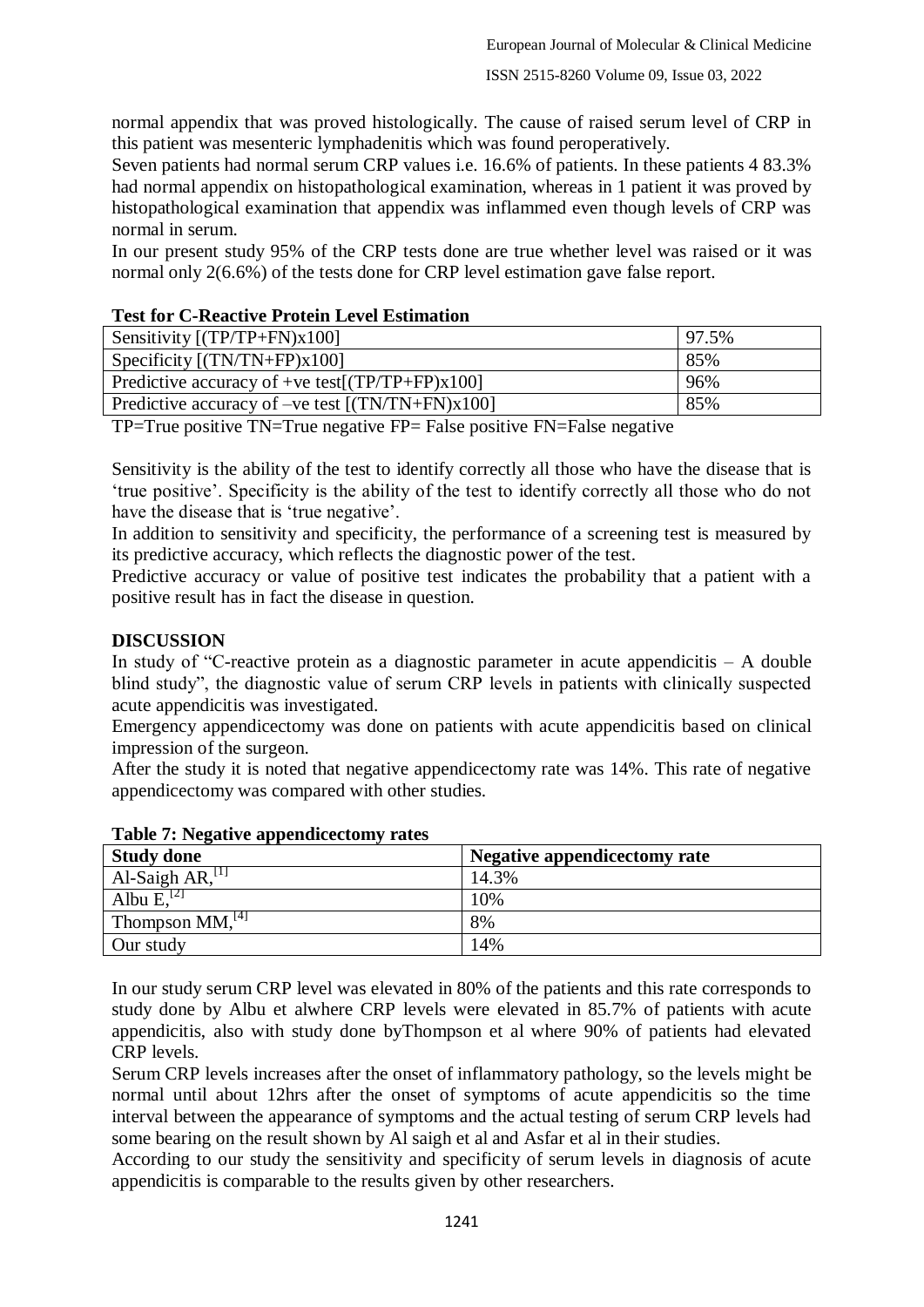So it is derived from different studies that serum CRP test is highly sensitive and specific in making diagnosis of patients who truly had acute appendicitis.

In our study predictive accuracy of serum CRP estimation test for positive test is 93.3% and for negative test is 83.3%.

In our study surgeon"s clinical diagnosis was correct in 25 patients i.e. in 83.3% of patients, whereas serum CRP estimation test was true in 28 patients that is 93.3% of patients.

This difference demonstrates the valuable contribution of preoperative serum CRP measurement to the clinical diagnosis of acute appendicitis.

According to our statistical analysis if we would have considered serum CRP level as a basis for deciding to perform appendicectomy, six unnecessary appendicectomies could have been avoided and we could have avoided much of morbidity and economic burden on patient and on our health system. Hence serum CRP estimation does not undermine the importance of clinical diagnosis of a skilled surgeon but complements it.

### **CONCLUSION**

No doubt surgeon"s clinical diagnosis using time tested clinical signs is effective in diagnosing acute appendicitis. However elevated serum CRP levels support the surgeon"s diagnosis and hence avoids chances of error in diagnosis, due to atypical presentations.Similarly a normal preoperative serum CRP level in patients with suspected acute appendicitis is most likely to be associated with a normal appendix on histopathological examination. Therefore normal serum CRP level after 12 hours of onset of symptoms should be used as a basis for the decision to defer surgery to reduce the rate of negative appendicectomies, and also to reduce burdern on patient as well as on health system.

### **Acknowledgment**

The author thankful to Department of General Surgery for providing all the facilities to carry out this work.

### **REFERENCES**

- 1. Al-Saigh AR. C-reactive protein in the differential diagnosis of theacute abdomen, especially acute appendicitis. J R Coil Surg Edinb. 1992 Aug;37(4):238-40.
- 2. Albu E, Mifier BM, Choi Y, Lakhanpal S, Murthy RN, Gerst PH. Diagnostic value of Creactive protein in acute appendicitis. Dis Colon Rectum. 1994 Jan;37(1):49-51.
- 3. Asfar S. Safar H, Khoursheed M, Dashti H, al-Bader A. Would measurement of Creactive protein reduce the rate of negative exploration for acute appendicitis? J R Coil Surg Edinb. 2000 Feb;45(1):21-4.
- 4. Thompson MM, Underwood MJ, Dookeran KA, Lloyd DM, Bell PR. Role of sequential leucocyte counts and C-reactive protein measurements in acute appendicitis. Br J Surg. 1992 Aug;79(8):822-4.
- 5. Chan MY, Teo BS, Ng BL. The Alvarado score and acute appendicitis. Ann Acad Med Singapore. 2001;30:510-2.
- 6. Khan I, Rehman A. Application of Alvarado scoring in diagnosis in diagnosis of acute appendicitis. J Ayub Med Coll Abbottabad. 2005;17:41-4.
- 7. Gurleyik E, Gurleyik G, Unalmiser S. Accuracy of serum C-reactive protein measurements in diagnosis of acute appendicitis compared with surgeon's clinical impression. Dis Colon Rectum. 1995;38(12):1270-4.
- 8. Kyriakidis AV, Alexandris I, Papoulia E, Athanasiou1 K, Perysinakis I, Pyrgioti1 M, et al. C-reactive protein: diagnostic aid in right lowerquadrant abdominal pain. Annals Gastroenterol. 2010,23(4):307-10.